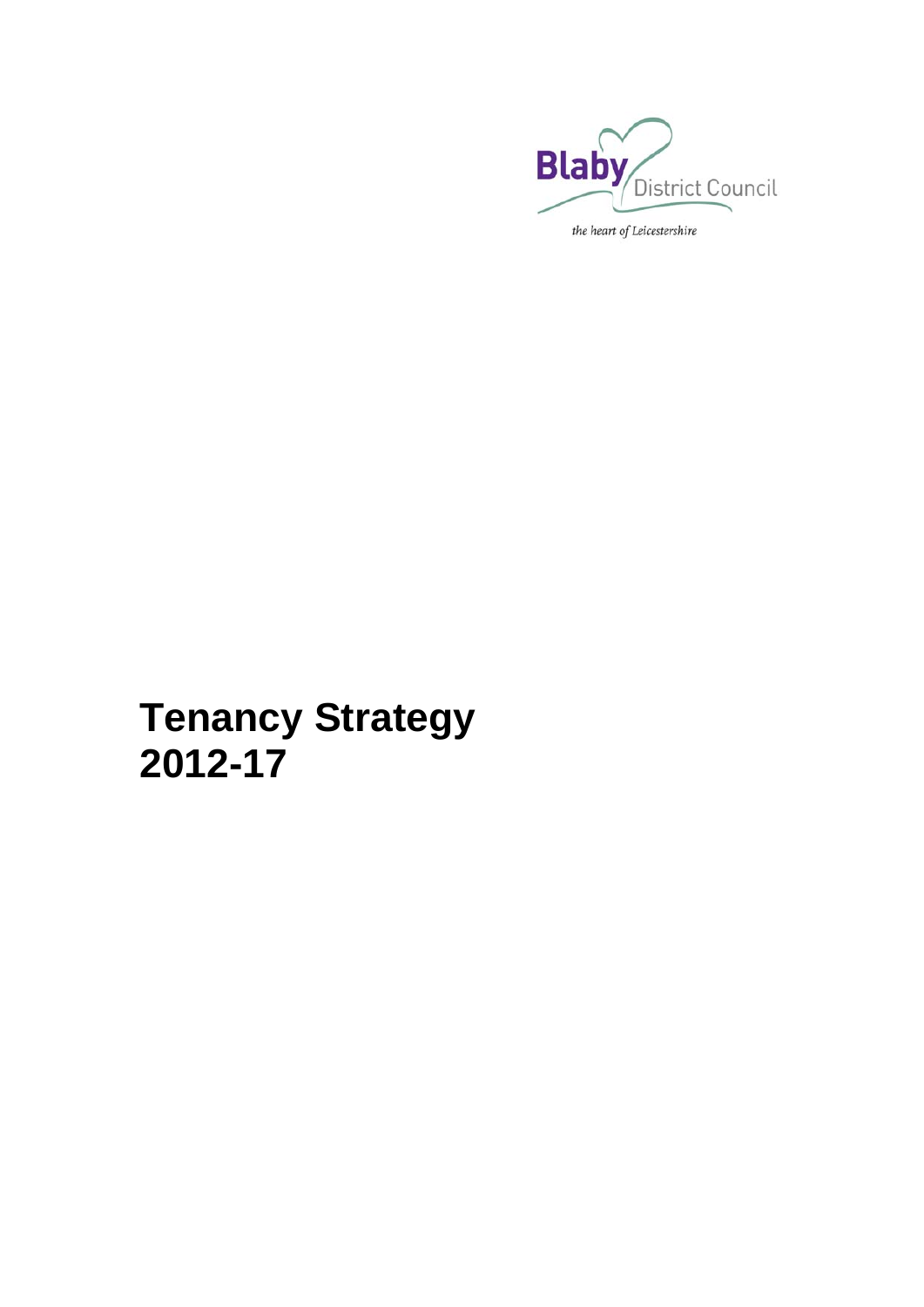# **Contents**

| 1.2 <sub>1</sub>                                                           |    |
|----------------------------------------------------------------------------|----|
| 1.3                                                                        |    |
| Figure 1 Blaby District Council Strategic Framework - Housing  4           |    |
| 1.4                                                                        |    |
| 2.                                                                         |    |
| 2.1                                                                        |    |
| 2.2                                                                        |    |
|                                                                            |    |
| Figure 3 Guidance to Registered Providers - Affordable Rent7               |    |
| 2.3                                                                        |    |
| 2.4                                                                        |    |
|                                                                            |    |
|                                                                            |    |
| Households on a low income, but not in receipt of housing benefit 9        |    |
|                                                                            |    |
|                                                                            |    |
| Figure 4 Guidance to Registered Providers - Fixed Term Tenancies. 11       |    |
| Blaby-Homes Housing Register and allocations criteria for affordable<br>3. |    |
|                                                                            |    |
| 3.2                                                                        |    |
| 4.                                                                         |    |
| Use of the private rented sector in the District of Blaby  13<br>4.2       |    |
| 5.                                                                         |    |
| Appendix A – Spectrum of Rents                                             | 14 |
| Appendix B - Public Consultation                                           | 15 |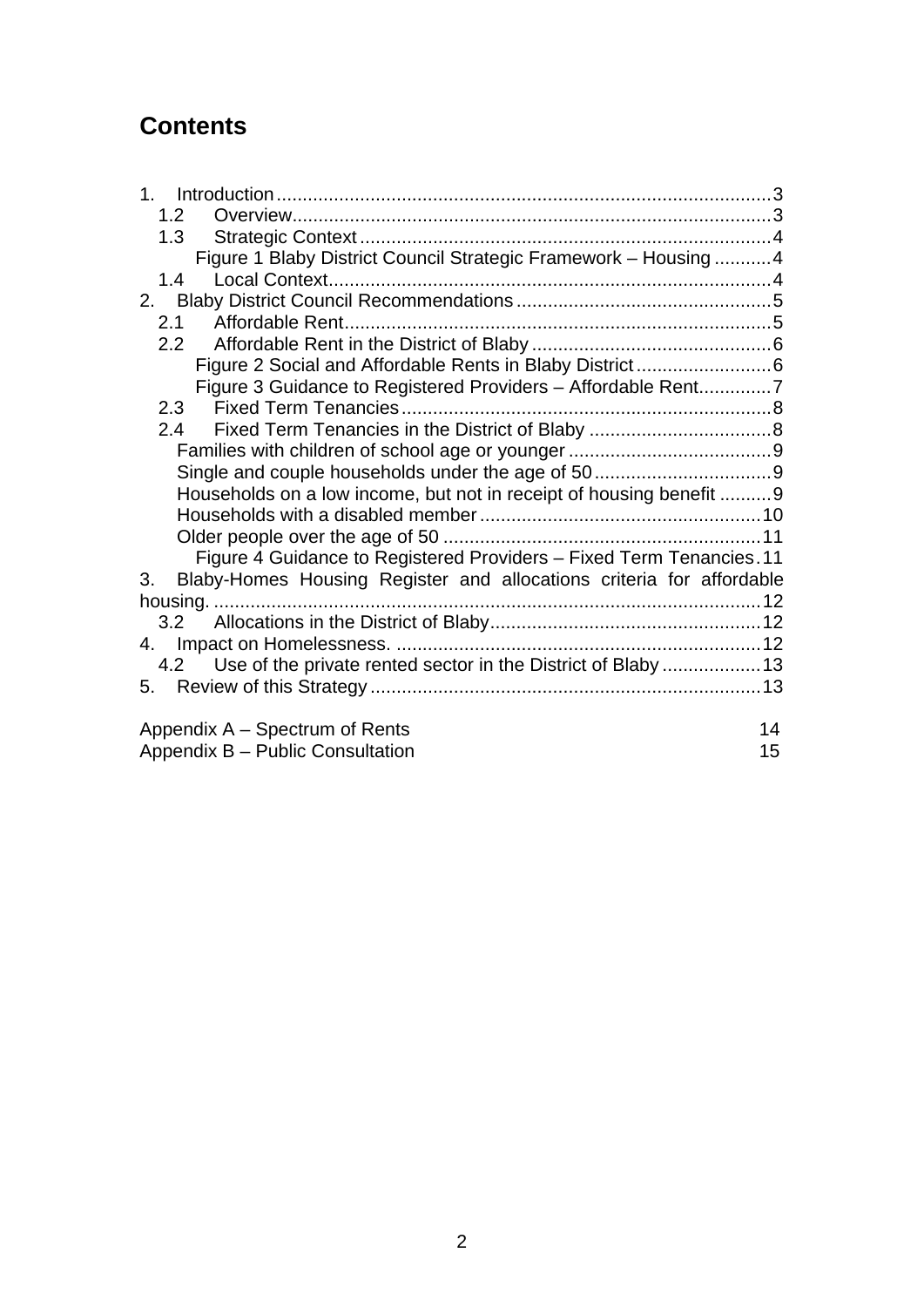# <span id="page-2-0"></span>**1. Introduction**

- 1.1.1 The Localism Act places a duty on local authorities to produce a Tenancy Strategy which sets out the objectives that Registered Housing Providers should take into account whilst setting their individual tenancy policies.
- 1.1.2 This strategy has been developed in full consultation with key stakeholders in the District of Blaby and will be reviewed every 5 years.
- *1.2 Overview* 
	- 1.2.1 The Localism Act tackles many issues including the way that social housing is developed, let and managed. The Government feel that social housing is a scarce resource, that there are too many people living in costly, temporary accommodation and also that the housing benefit bill is out of control. They believe that social housing is not providing a stepping stone to greater security as it should be, but is instead creating a high level of dependency, worklessness and a poor image among the general public. The changes proposed to the social housing and benefits systems are an attempt to address this.
	- 1.2.2 The changes will enable providers of affordable rented homes to be able to grant fixed term tenancies. This is a move away from the current situation whereby as long as the conditions of the tenancy are complied with and the rent is paid then social rented homes were considered to be a tenancy for life.
	- 1.2.3 Existing Housing Association tenants will not be affected by these changes, and will continue to enjoy their existing security of tenure and other terms and conditions, including the right to buy, succession rights and the right to exchange their tenancy with another secure tenant.
	- 1.2.4 This Tenancy Strategy is Blaby District Council's response to the changes introduced by the Localism Act. It sets out what we would like Registered Providers with affordable housing stock in the district to consider with particular reference to the following four areas:
		- The introduction of the new 'Affordable Rent' product
		- The use of fixed term tenancies
		- The potential to make changes to the Blaby-Homes Housing Register and allocations criteria for affordable housing
		- Changes to the way we use the private rented sector to house homeless people.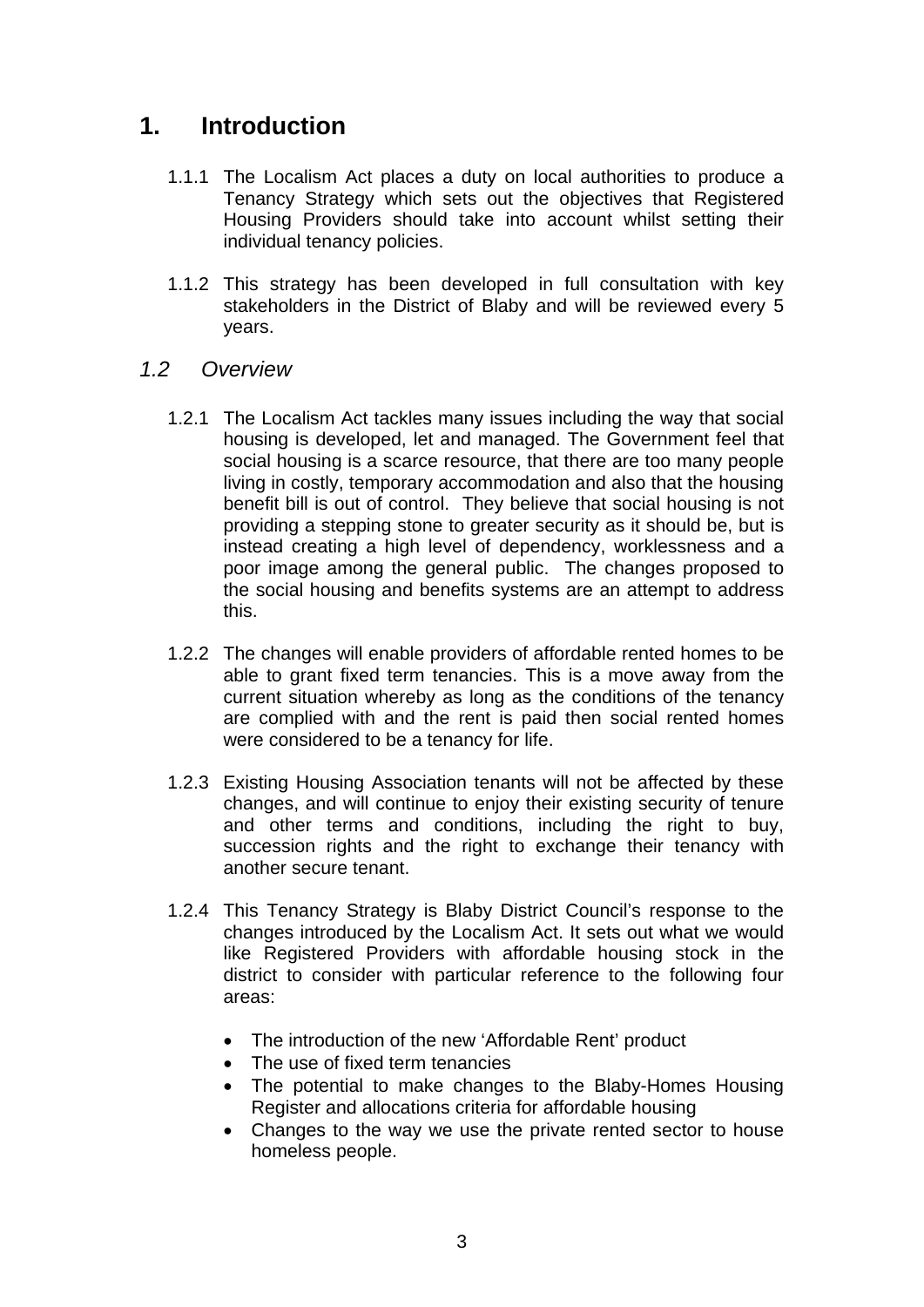# <span id="page-3-0"></span>*1.3 Strategic Context*

1.3.1 The Tenancy Strategy which has been developed in consultation with our Registered Provider partners sits as an appendix to the Council's Housing Strategy. The relationship with other key strategy documents is shown in the diagram below.



**Figure 1 Blaby District Council Strategic Framework – Housing** 

1.3.2 The Council's Community Plan (Sustainable Communities Strategy) and the Blaby District Council Corporate Plan has a number of ambitions, including:

*"The housing needs of communities will be met, including ensuring affordable housing for all age groups across the District."* 

*1.3.3* At the time of producing this strategy the Council are also updating their current housing strategy action plan which includes the following relevant points that will relate to this strategy, including: *"Maximising affordable housing opportunities".* 

*"Giving consideration to the housing needs of vulnerable households", and "Producing a tenancy strategy to inform registered providers of the Councils expectations for future tenure".* 

- *1.4 Local Context* 
	- 1.4.1 The District of Blaby has a population of approximately 94,000. Levels of owner occupation are high and the housing stock contains a high proportion of larger family homes, and relatively low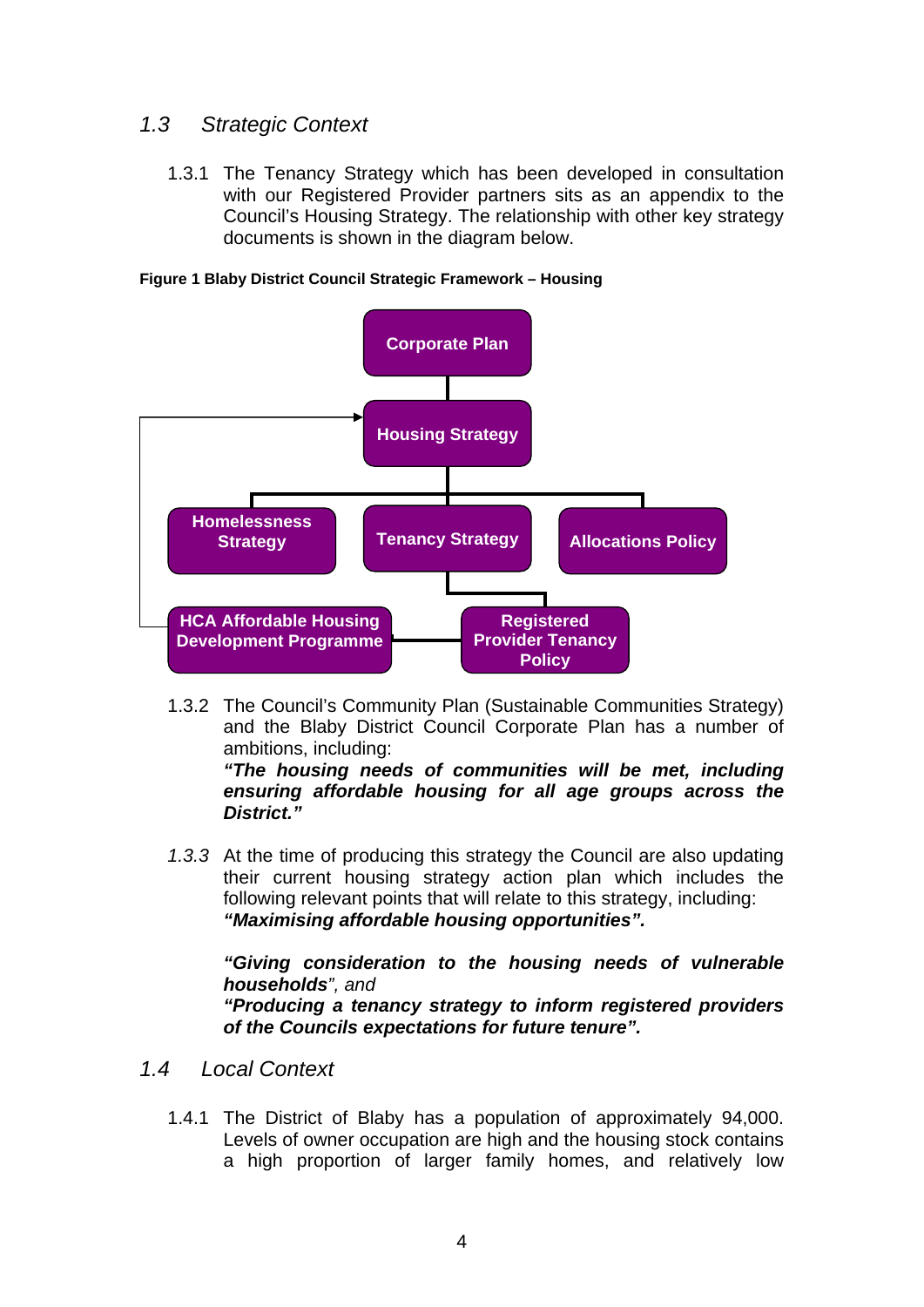proportions of smaller properties. Both the social and private sectors in the district are small.

<span id="page-4-0"></span>1.4.2 New households wishing to purchase an entry level property need an average annual income of approximately £36,000 and a significant deposit. The latest update to the Strategic Housing Market Assessment 2011 indicated that there is a requirement for approximately 344 new affordable housing units per year to meet the need in the District.

# **2. Blaby District Council Recommendations**

## *2.1 Affordable Rent*

2.1.1 The Comprehensive Spending Review 2010 introduced Affordable Rent as an alternative to the traditional social rent. Affordable Housing is defined in the National Planning Policy Framework (March 2012) as follows:

*Affordable housing: Social rented, affordable rented and intermediate housing, provided to eligible households whose needs are not met by the market. Eligibility is determined with regard to local incomes and local house prices. Affordable housing should include provisions to remain at an affordable price for future eligible households or for the subsidy to be recycled for alternative affordable housing provision.* 

*Social rented housing is owned by local authorities and private registered providers (as defined in section 80 of the Housing and Regeneration Act 2008), for which guideline target rents are determined through the national*  rent regime. It may also be owned by other persons and provided under *equivalent rental arrangements to the above, as agreed with the local authority or with the Homes and Communities Agency.* 

*Affordable rented housing is let by local authorities or private registered providers of social housing to households who are eligible for social rented housing. Affordable Rent is subject to rent controls that require a rent of no more than 80% of the local market rent (including service charges, where applicable).* 

*Intermediate housing is homes for sale and rent provided at a cost above social rent, but below market levels subject to the criteria in the Affordable Housing definition above. These can include shared equity (shared ownership and equity loans), other low cost homes for sale and intermediate rent, but not affordable rented housing.* 

*Homes that do not meet the above definition of affordable housing, such as "low cost market" housing, may not be considered as affordable housing for planning purposes.* 

National Planning Policy Framework: Glossary, p.50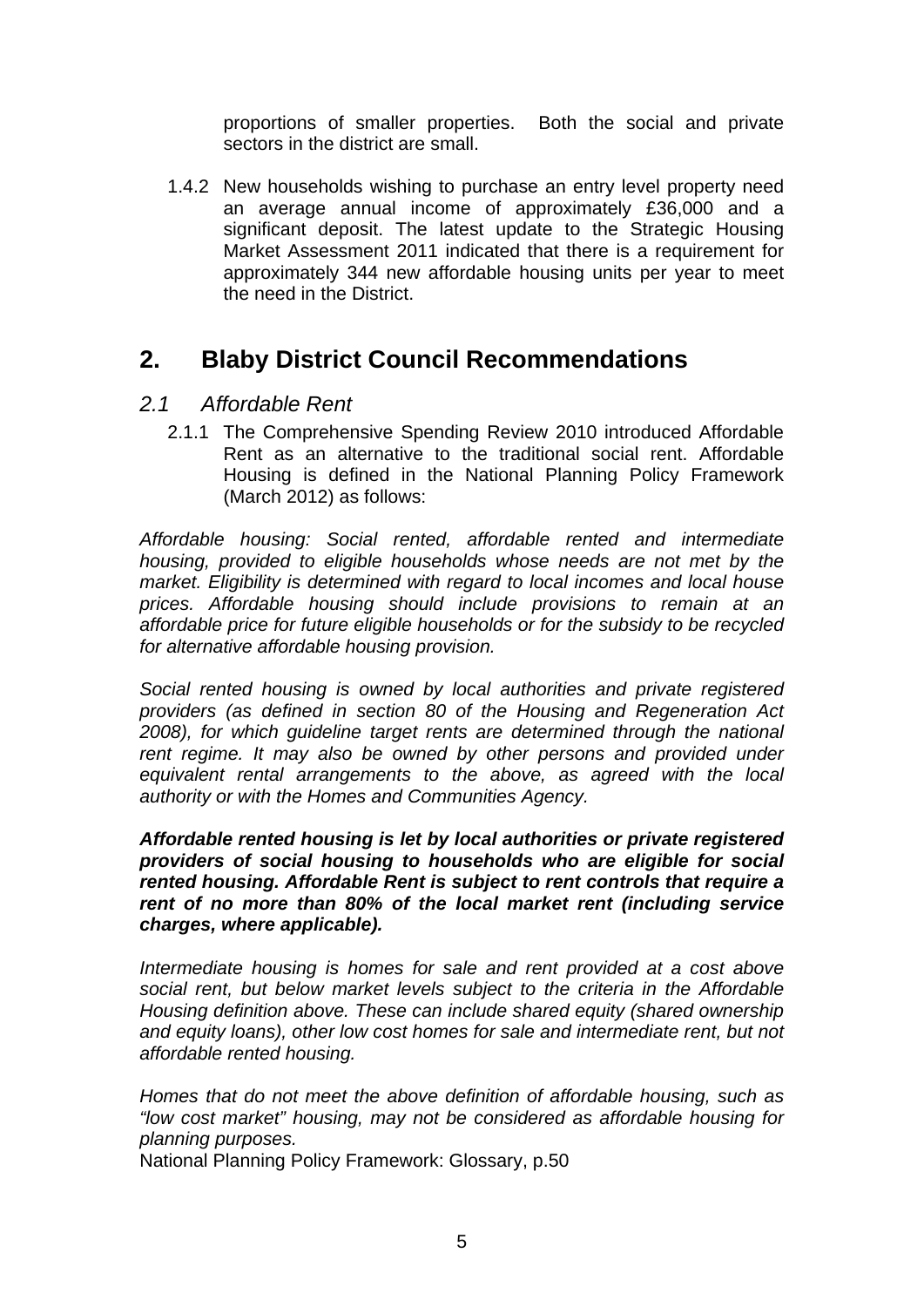<span id="page-5-0"></span>2.1.2 Registered Providers who have entered into a development contract with the Homes and Communities Agency are able to develop new houses to be let as Affordable Rent tenancies. These providers are also able to convert a proportion of properties to Affordable Rent that become available for re-let. The increased income from Affordable Rent tenancies is expected to increase the borrowing capacity of Registered Providers, enabling them to finance more new affordable homes without using as much public subsidy.

# *2.2 Affordable Rent in the District of Blaby*

2.2.1 Prior to the introduction of affordable rents all rented products in the affordable housing sector have been let at social rented levels. The following table shows a comparison of current social rents and the potential affordable rents:

| <b>Blaby</b>          | <b>Average RP gross</b><br>social rents | <b>Equivalent</b><br>80%<br><b>Affordable</b><br><b>Rent</b> | £s<br>difference | %<br>difference |
|-----------------------|-----------------------------------------|--------------------------------------------------------------|------------------|-----------------|
| <b>Bedsits</b>        | £59.32                                  |                                                              |                  |                 |
| One bedroom           | £65.16                                  | £77.08                                                       | £11.92           | 18%             |
| Two bedrooms          | £71.23                                  | £100.31                                                      | £29.08           | 41%             |
| <b>Three bedrooms</b> | £74.79                                  | £120.25                                                      | £45.46           | 61%             |
| <b>Four bedrooms</b>  | £90.83                                  | £136.52                                                      | £45.69           | 50%             |

#### **Figure 2 Social and Affordable Rents in Blaby District**

*Source: Establishing the need for the provision of "Affordable Rent" housing in Blaby – B Line Housing Information Ltd.* 

- 2.2.2 Figure 2 highlights significant differences between social rent levels and affordable rent levels, particularly in larger properties. Changes to the welfare system include a reduction in benefits for some households. This could result in some households facing a shortfall in meeting their housing costs, and having to seek alternative accommodation.
- 2.2.3 The Council understands that Registered Providers will need to generate income through Affordable Rent to replace public subsidy. However in order to ensure that new affordable homes are genuinely affordable, and to avoid adverse consequences we recommend that Affordable Rents do not exceed Local Housing Allowance rates.
- 2.2.4 The Council commissioned an analysis of the impact and affordability of Affordable Rents in the District which has thrown up some important conclusions, including: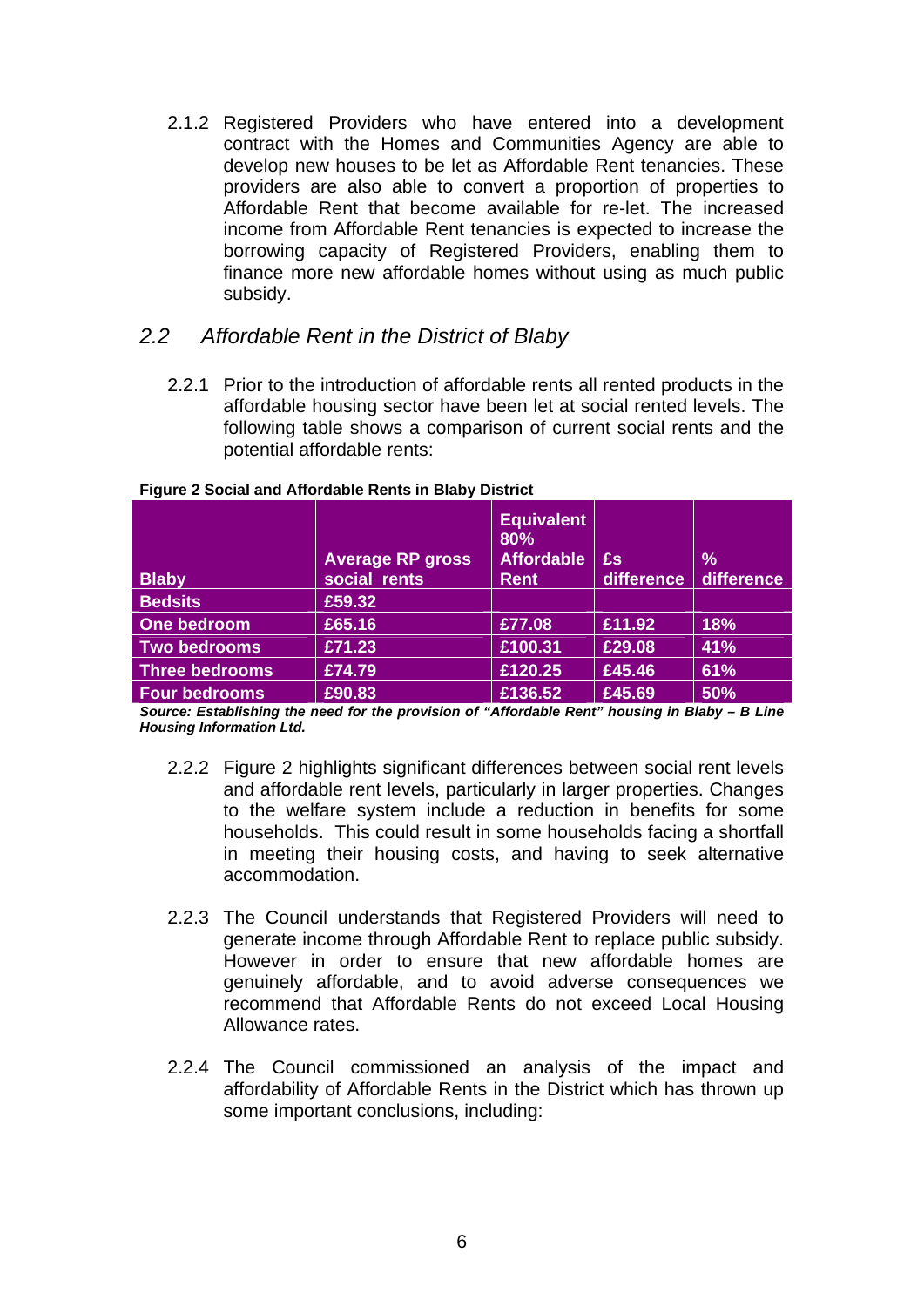- <span id="page-6-0"></span> The difference between social and affordable rents is most significant in larger family houses which are considerably more expensive than social rented homes (see Figure 2).
- Having taken into account the income profile for Blaby residents, Affordable Rent will be unaffordable to approximately 18% of those who may have a housing need.
- In order to best meet the current needs profile of the District, affordable housing supply could be justified as approximately 46% social rent and 54% affordable rent (including re-lets).

#### **Figure 3 Guidance to Registered Providers – Affordable Rent**

**Our guidance to Registered Providers:** 

- **We recommend that Affordable Rents are capped at the Local Housing Allowance rate for each particular property.**
- **To enable effective monitoring of local housing supply, it is important that Registered Providers consult with the Council regarding their intentions relating to the conversion of existing stock to Affordable Rent.**
- **There are no legal requirements for Registered Providers to reinvest income generated by affordable rent conversions within the District of Blaby. However the Council would seek a certain level of commitment from Registered Providers that a reasonable level of local investment will take place.**
- **On Section 106 sites the Council is willing to negotiate percentages of affordable rent with Developers and Registered Providers on a 'something for something' basis, which may include an increased proportion of affordable homes on site, or a commitment to reinvest the increased return from those homes locally.**
- **We will not support the conversion of social rented properties that are subject to section 106 agreements to affordable rent.**
- **- properties through the council's Blaby Homes choice- We expect all providers to advertise Affordable Rent based lettings system, to ensure fairness and transparency.**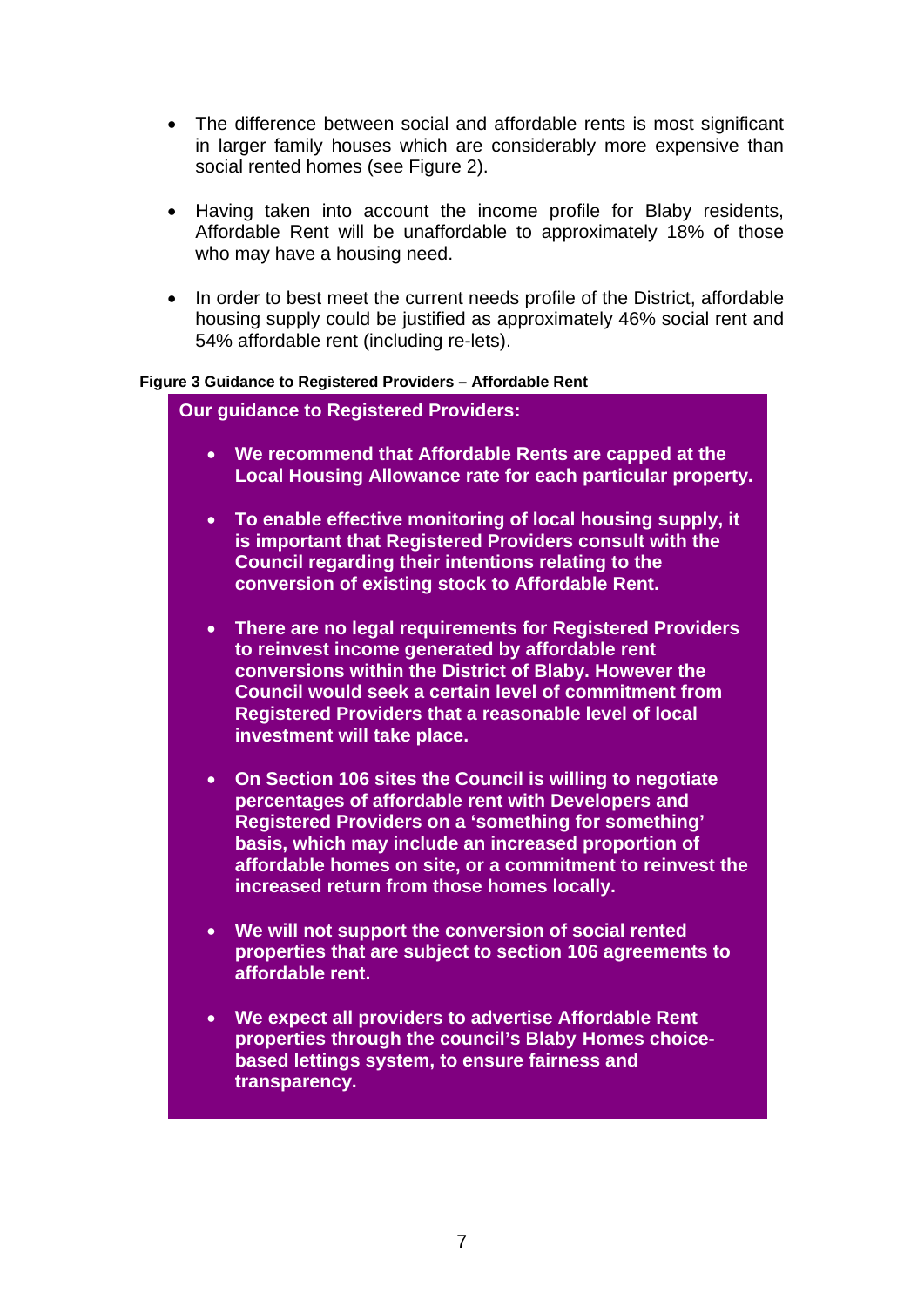# <span id="page-7-0"></span>*2.3 Fixed Term Tenancies*

2.3.1 The Localism Act enables Registered Providers to let homes to new tenants on a fixed term tenancy. The act states that this will normally be for a period of at least 5 years, however in certain exceptional circumstances this may be for a period of 2 years. This change in tenancy arrangements is intended to allow Registered Providers to manage their housing stock more appropriately, encouraging households to move on when their circumstances change and therefore freeing up affordable homes for those who really need them.

# *2.4 Fixed Term Tenancies in the District of Blaby*

- 2.4.1 In November 2011 the Council held a consultation event with our sub-regional local authority partners and partners from the Blaby Strategic Housing group which includes Registered Providers and voluntary groups. Consideration was given to the effects of fixed term tenancies for five different household groups, namely:
- Families with children of school age or younger
- Single and couple households under the age of 50
- Households on a low income, but not in receipt of housing benefit
- Households with a disabled member
- Older people over the age of 50

In determining our preferred tenancy option for each of the above household groups we considered the pros and cons from four different perspectives:

- *The customer*. The primary interests of this group are security of tenure, stability and affordability in the long term. The ability to move within and outside the social and affordable housing market may be of interest to some customers.
- *The Council in its strategic housing role.* The primary interests of the Council are to meet the need and demand for social and affordable housing and to achieve the vision for the district (this includes sustainable neighbourhoods and communities), making the best use of resources in the area.
- *The registered provider and local authority landlord.* The primary interests of providers are to meet the need for social and affordable housing, to enable sustainable neighbourhoods and communities, and to manage sustainable, not-for-profit, businesses.
- *Other interested parties* e.g., health and social care, advice agencies etc. Primary interests include improved health and wellbeing, reducing inequalities and disadvantage as well as economic stability.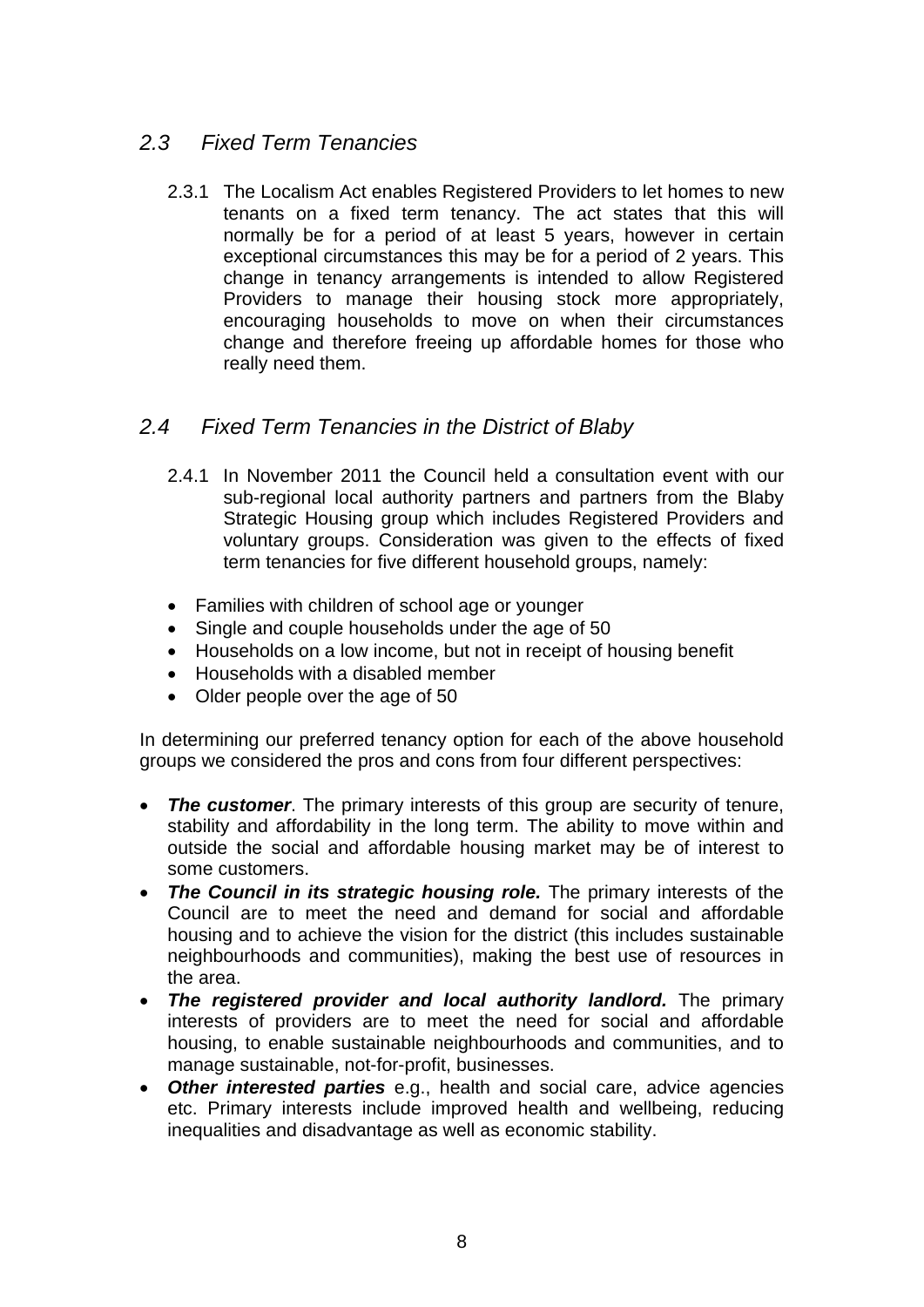<span id="page-8-0"></span>2.4.2 Generally speaking the Council would like providers to issue a tenancy for a minimum of 5 years for most household groups. However we are keen to ensure that our most vulnerable households are provided with the level of stability they require. This is explained in more detail for each of the five household groups below:

## **Families with children of school age or younger**

2.4.3 Our preferred tenancy terms are:

#### *A minimum of a five year fixed term tenancy*

- 2.4.4 Security and stability during a child's education is critical to educational attainment. Families also rely on nearby friends and relatives to provide care for their children. We expect these factors to be considered by providers in reaching a decision about the use of fixed term tenancies for this household group.
- 2.4.5 We are particularly interested in working with providers to explore how under-occupation in family homes can be addressed through the use of fixed term tenancies.

## **Single and couple households under the age of 50**

2.4.6 Our preferred tenancy terms are:

#### *A minimum of a five year fixed term tenancy*

2.4.7 We recognise that shorter tenancies may be deemed appropriate by providers and their partners, for example for households who are in fixed-term local employment, or households who are in transition to another form of accommodation.

#### **Households on a low income, but not in receipt of housing benefit**

2.4.8 Our preferred tenancy terms are:

#### *A minimum of a five year fixed term tenancy*

2.4.9 We recognise that shorter tenancies may be deemed appropriate by providers and their partners in certain circumstances. These may relate to the type of property e.g. non-family housing and/or the characteristics of the applicants e.g. younger working households may simply be seeking a short term solution to enable them to access home ownership.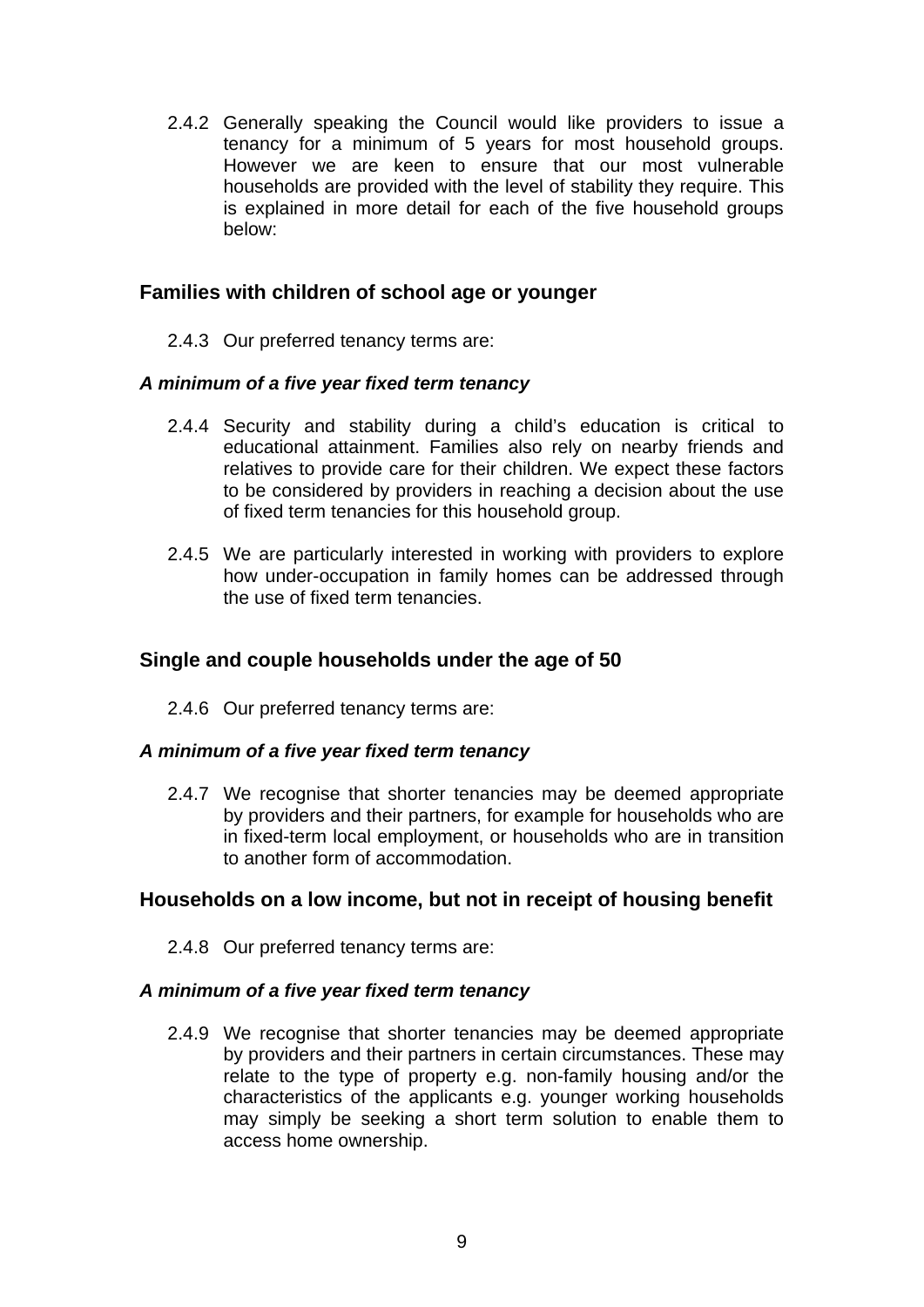<span id="page-9-0"></span>2.4.10 We would like to work with providers to develop suitable financial inclusion services.

## **Households with a disabled member**

2.4.11 Our preferred tenancy terms are:

#### *Fixed term tenancies only to be used to enable the best use of adapted stock*

#### *A minimum ten year fixed term tenancy where it is likely that the disabled person will remain living in the property for some time and still require the adaptations*

- 2.4.12 We recognise that shorter tenancies may be deemed appropriate by providers and their health and care partners, for example we acknowledge that a two year tenancy in an adapted home may be deemed appropriate where a household member has a recoverable injury/condition and is fully expected to move on into a non-adapted home. It may also be appropriate for shorter tenancies (of not less than five years) to be used where there is an adapted family home and the needs of the disabled child may change, or the child may move out.
- 2.4.13 Easy access to education and employment, health, care and support, and to informal support networks, may be particularly important to this household group. Access to adaptations is also important. Providers are asked to consider these factors in making decisions about the use of fixed term tenancies for this household group.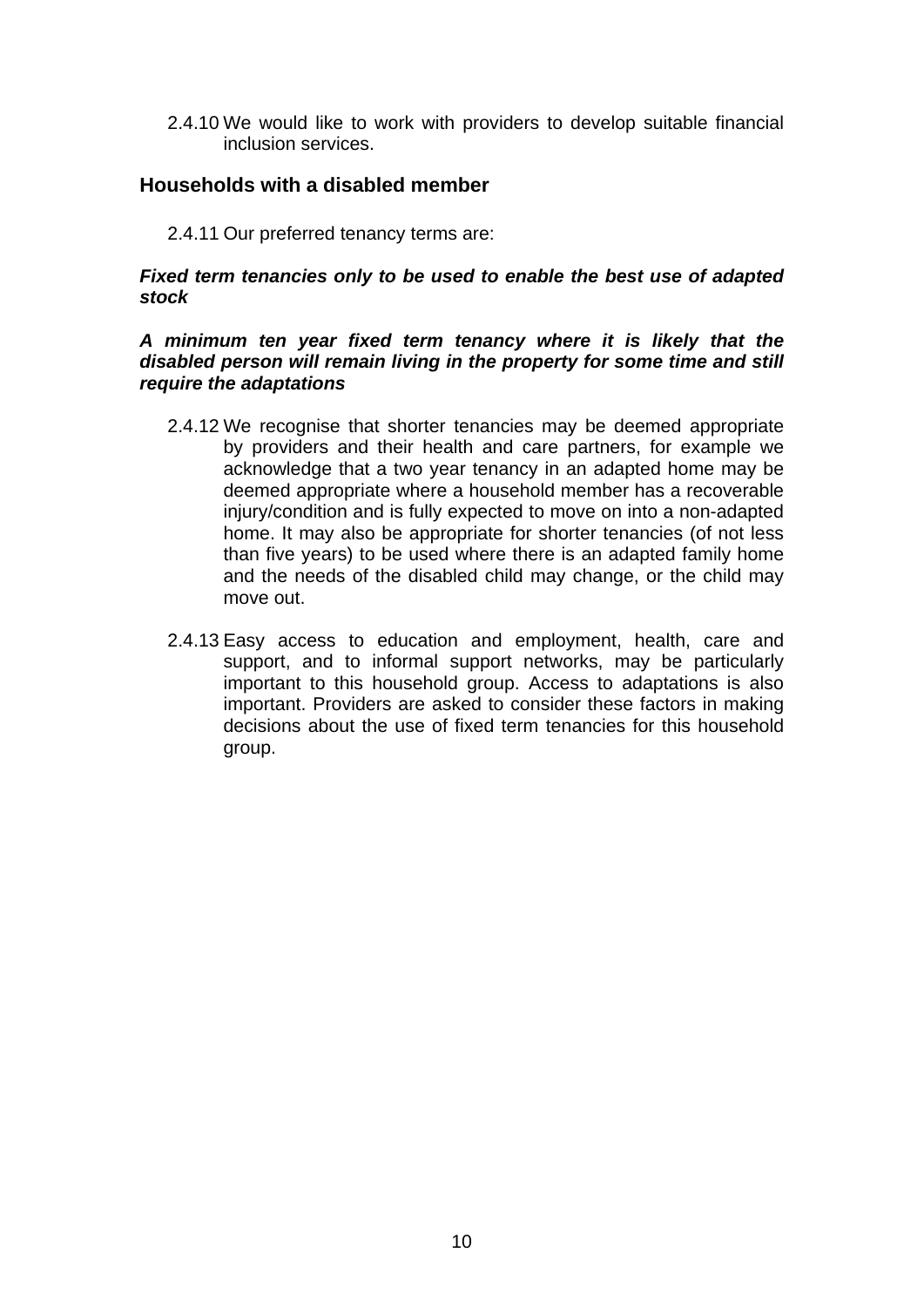## <span id="page-10-0"></span>**Older people over the age of 50**

2.4.14 At this stage our preferred tenancy terms are:

*A minimum of a five year fixed term tenancy for older people living in general needs accommodation* 

*Lifetime tenancies for older people living in sheltered housing* 

**Figure 4 Guidance to Registered Providers – Fixed Term Tenancies** 

**Our guidance to Registered Providers:** 

- **The Council recommends that Registered Providers consider the implications for each of the above household groups when issuing fixed term tenancies**
- **The Council considers that in most circumstances housing providers should seek to renew a tenancy at the end of a fixed term**
- **Where a decision has been taken by a Registered Provider not to renew a fixed term tenancy the provider should seek to engage with the tenant at the earliest possible opportunity to make them aware of the provider's intentions**
- **Upon termination of a tenancy we would expect the provider to notify the council of the decision to end the tenancy**
- **Households affected by the termination of a tenancy should be provided with support, advice and assistance by the Registered Provider to enable them to successfully relocate to alternative accommodation**

2.4.15 Blaby District Council requires Registered Providers to produce and publish a Tenancy policy in plain English explaining:

- The kind of tenancies they will grant
- The circumstances in which they will do this
- The length of tenancy terms
- The circumstances in which a further tenancy will be granted
- The procedure for taking possession proceedings
- The procedure for requesting a review of the decision not to renew a tenancy
- 2.4.16 A link to each tenancy policy will be provided on the Councils website.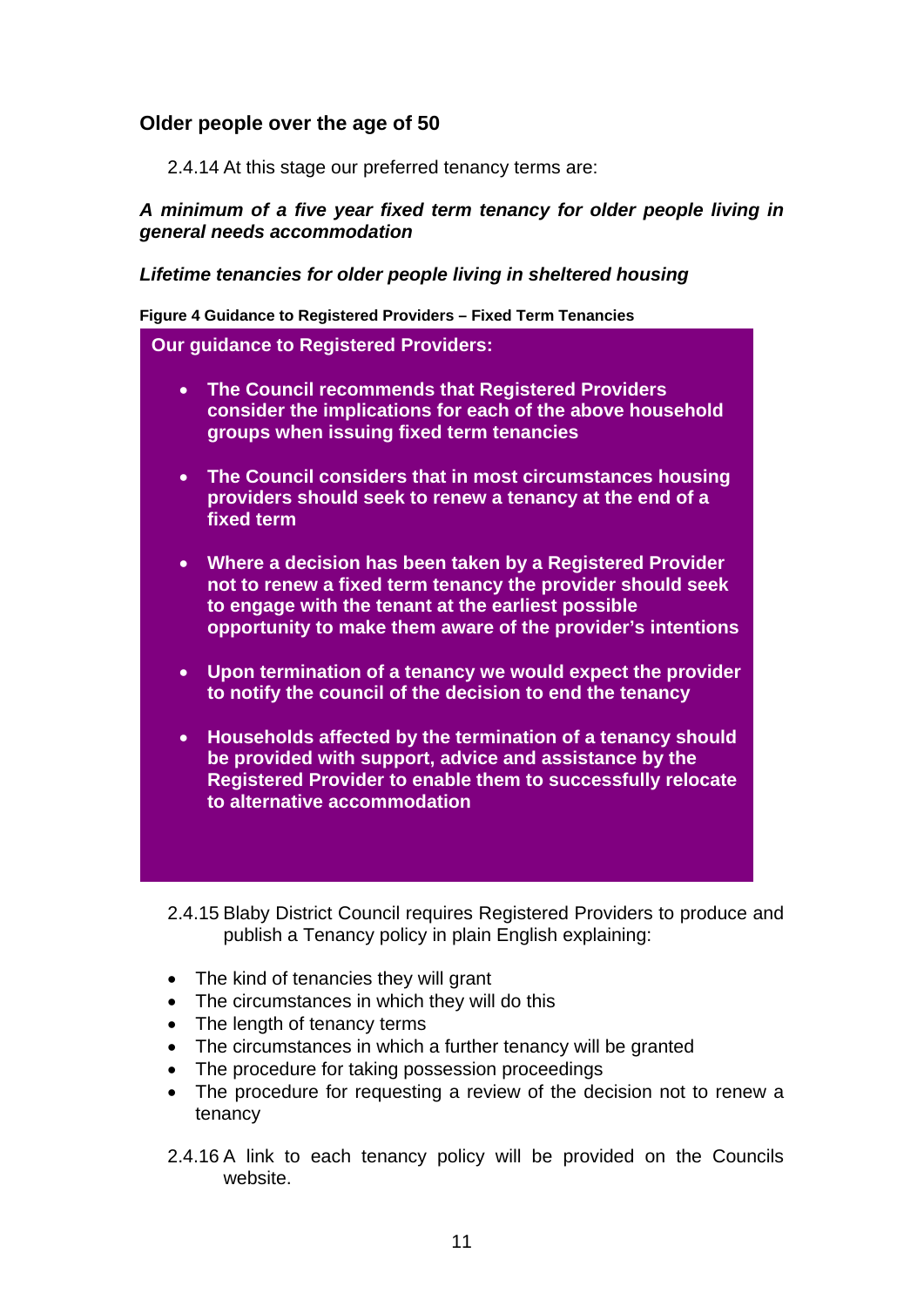# <span id="page-11-0"></span>**3. Blaby-Homes Housing Register and Allocations Criteria for Affordable Housing.**

3.1.1 The Homelessness Act 2002 placed a duty on local authorities to operate an open waiting list, meaning that anyone could apply for housing regardless of their circumstances. The Localism Act 2011 gives local authorities the power to exclude applicants from their lists if they wish to do so, therefore allowing local authorities to decide upon who can apply for housing in the future.

# *3.2 Allocations in the District of Blaby*

- 3.2.1 At this stage the Council is yet to make a decision regarding limiting access to the waiting list. However should restrictions be made then there is likely to be a review of the Allocations Policy. This in turn will require wider discussion with sub-regional partners who form the Leicestershire Homes Choice Based Lettings scheme. Whilst this strategy will not set out specific restriction, considerations will include:
	- Amending the criteria for those that are most in need
	- Considering increasing priority for those in work and on low incomes
	- Whether people who have sufficient financial resources or equity in their current property should be excluded.

# **4. Impact on Homelessness.**

- 4.1.1 The overall purpose of this strategy is to ensure that best use can be made of social housing stock within the District however we must ensure that changes to tenure do not have an adverse impact on homelessness.
- 4.1.2 The introduction of both fixed term tenancies and affordable rents have the potential to increase the number of people who can be assisted with affordable housing through both an increase in supply and more effective use of existing stock.
- 4.1.3 Both of the above initiatives need to be carefully monitored to ensure that any unexpected consequences are mitigated and do not have an impact on levels of homelessness in the District.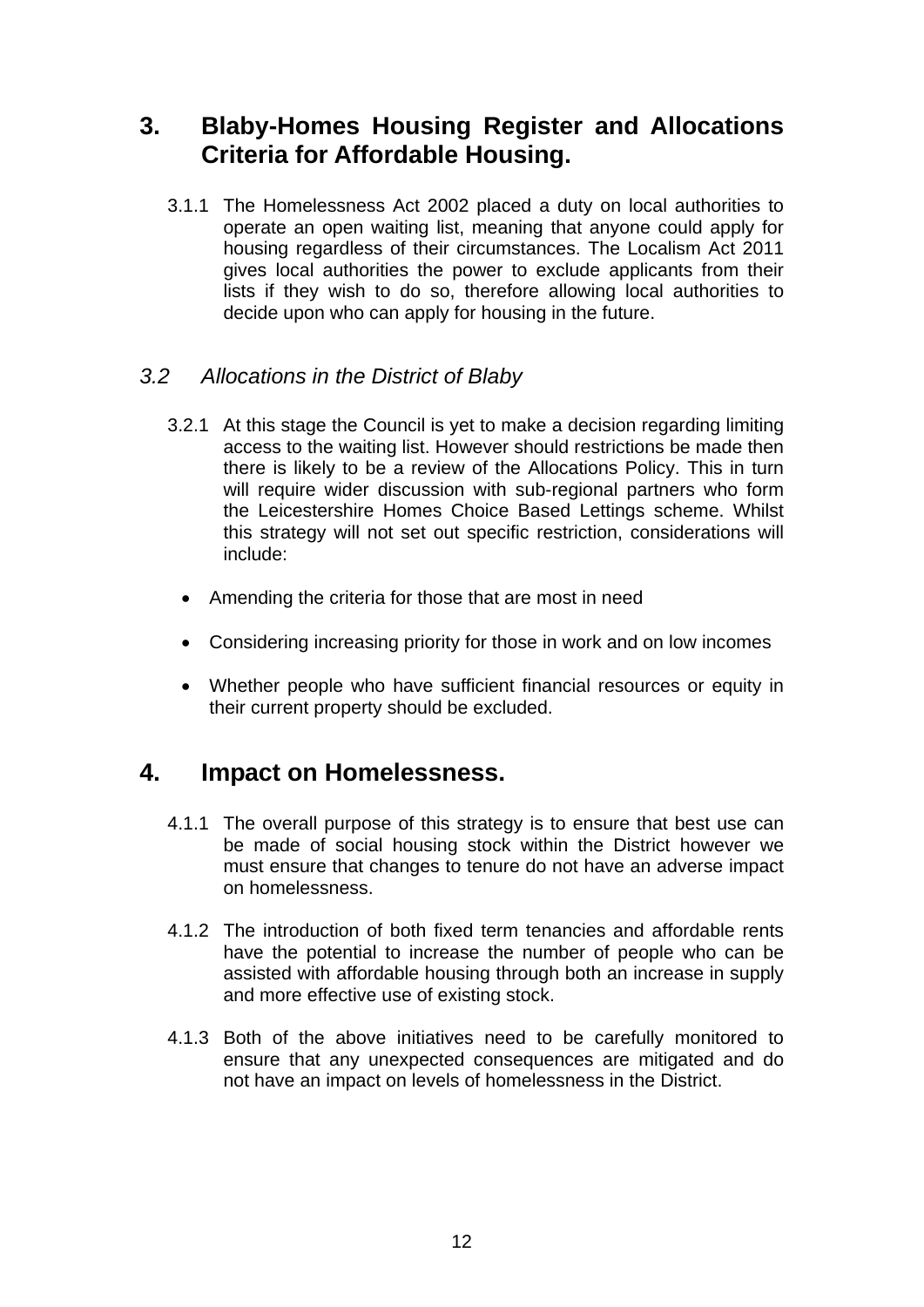# <span id="page-12-0"></span>*4.2 Use of the private rented sector in the District of Blaby*

- 4.2.1 The Localism Act gives local authorities the discretion to discharge their homelessness duty to the private rented sector without the consent of the applicant, provided that the tenancy is for a minimum of 12 months. In the case where a duty has been discharged to a private tenancy, the duty would recur if the applicant became unintentionally homeless again within 2 years.
- 4.2.2 Blaby District Council already has an excellent reputation for working with and engaging with private landlords and we welcome the opportunity that this change in legislation presents. Having the flexibility to extend the offer of accommodation to suitable private sector accommodation releases some pressure from the demand for social rented housing. At the same time the Council will continue to be mindful of the standards required from our private sector landlord partners and will ensure that accommodation is of a suitable standard, and continue to play a mediatory role, therefore reducing the risk of repeat homelessness.
- 4.2.3 The District's homelessness strategy and action plan will be amended to address the above.

# **5. Review of this Strategy**

- 5.1.1 This strategy will be reviewed every 5 years as a minimum. Following national or local changes in policy the Council may chose to review the strategy before the end of the 5 year period. The Council will take into account any comments or suggested improvements to the strategy when carrying out a review.
- 5.1.2 If you wish to comment or discuss this strategy then please contact Ian Jones, Housing Strategy and Policy Manager on 0116 2727516 or housing.strategies@blaby.gov.uk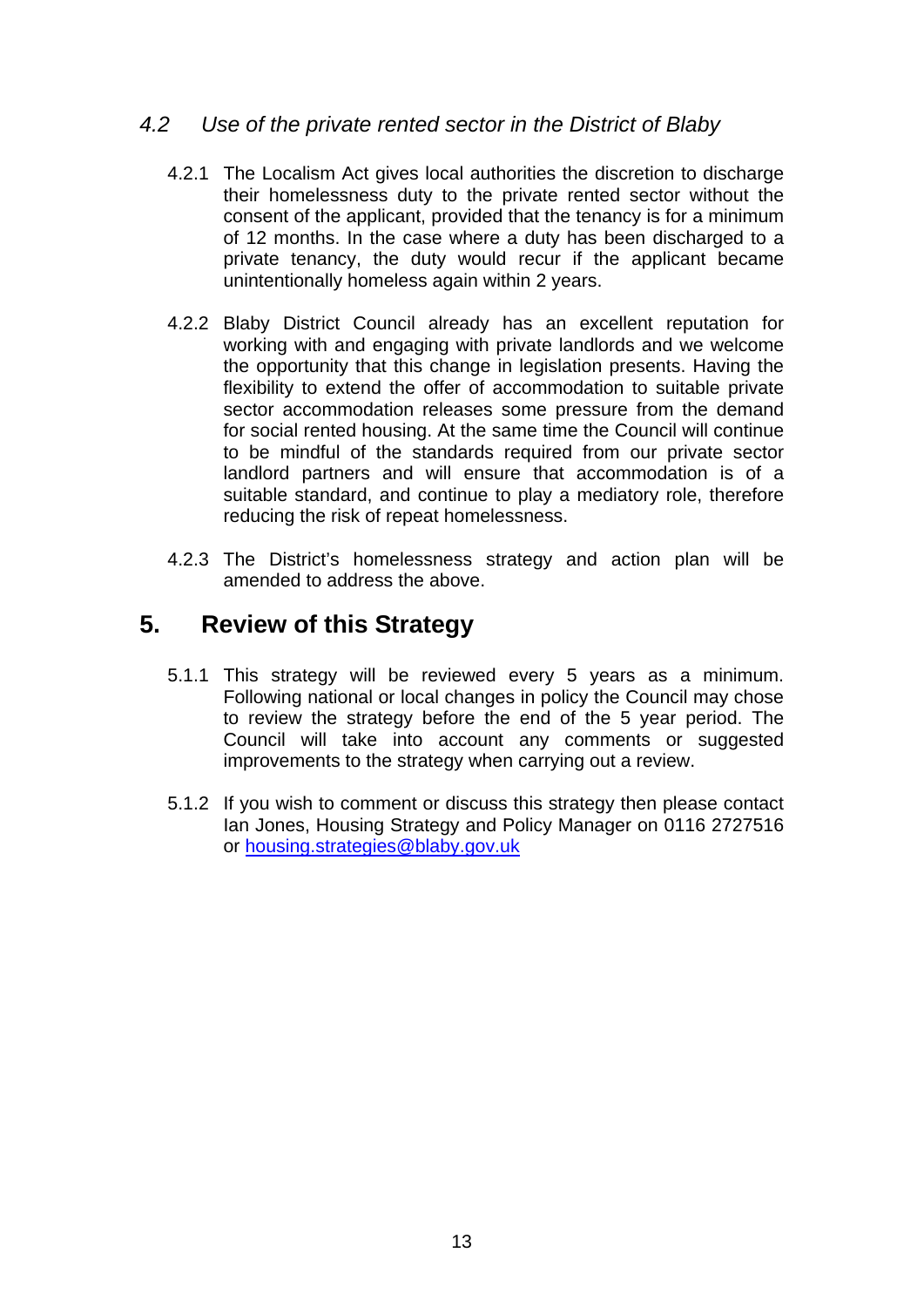## **Appendix A - Spectrum of Rents**

The following tables highlight the differences in current social rents, market rents and 80% of market rents (affordable rent). All rents shown are weekly and were current at November 2011. The market rents are an average of rented houses advertised on the Find a Property website.

| iavic i - Lilucivv                       |  |         |                    |                                                  |
|------------------------------------------|--|---------|--------------------|--------------------------------------------------|
| Property Type   Market Rent   80% Market |  | Rent    | <b>Social Rent</b> | <b>Difference</b><br>(Social/Affordable<br>Rent) |
| 2 Bed Houses   £125.08                   |  | £100.06 | £73.58             | £26.48                                           |
| 3 Bed Houses   £153.00                   |  | £122.40 | £85.41             | £36.99                                           |

## Table 1 - Enderby

#### Table 2 – Leicester Forest East

| <b>Property Type   Market Rent</b> |         | 80% Market | <b>Social Rent</b> | <b>Difference</b>  |
|------------------------------------|---------|------------|--------------------|--------------------|
|                                    |         | Rent       |                    | (Social/Affordable |
|                                    |         |            |                    | Rent)              |
| 1 Bed Flats                        | £94.62  | £75.69     | £64.59             | £11.10             |
| 2 Bed Flats                        | £120.23 | £96.18     | £73.58             | £22.60             |
| 2 Bed Houses                       | £120.92 | £96.74     | £73.58             | £23.16             |
| 3 Bed Houses                       | £143.08 | £114.46    | £85.41             | £29.05             |
| 4 Bed Houses                       | £127.85 | £102.28    | £93.11             | £9.17              |
| 5 Bed Houses                       | £119.08 | £95.26     | n/a                |                    |

#### Table 3 - Countesthorpe

| Property Type | <b>Market Rent</b> | 80% Market<br>Rent | <b>Social Rent</b> | <b>Difference</b><br>(Social/Affordable<br>Rent) |
|---------------|--------------------|--------------------|--------------------|--------------------------------------------------|
| 1 Bed Flats   | £98.08             | £78.46             | £64.59             | £13.87                                           |
| 2 Bed Flats   | £129.69            | £103.75            | £73.58             | £30.17                                           |
| 2 Bed Houses  | £130.15            | £104.12            | £73.58             | £30.54                                           |
| 3 Bed Houses  | £154.85            | £123.88            | £85.41             | £38.47                                           |
| 4 Bed Houses  | £213.46            | £170.77            | £93.11             | £77.66                                           |

#### Table 4 – Rural Settlements

| <b>Property Type   Market Rent</b> |         | 80% Market | <b>Social Rent</b> | <b>Difference</b>  |
|------------------------------------|---------|------------|--------------------|--------------------|
|                                    |         | Rent       |                    | (Social/Affordable |
|                                    |         |            |                    | Rent)              |
| 1 Bed Flats                        | £104.54 | £83.63     | £64.59             | £19.04             |
| 2 Bed Houses                       | £136.15 | £102.92    | £73.58             | £29.34             |
| 3 Bed Houses                       | £154.38 | £123.51    | £73.58             | £49.93             |
| 4 Bed Houses                       | E216.00 | £172.80    | £85.41             | £87.39             |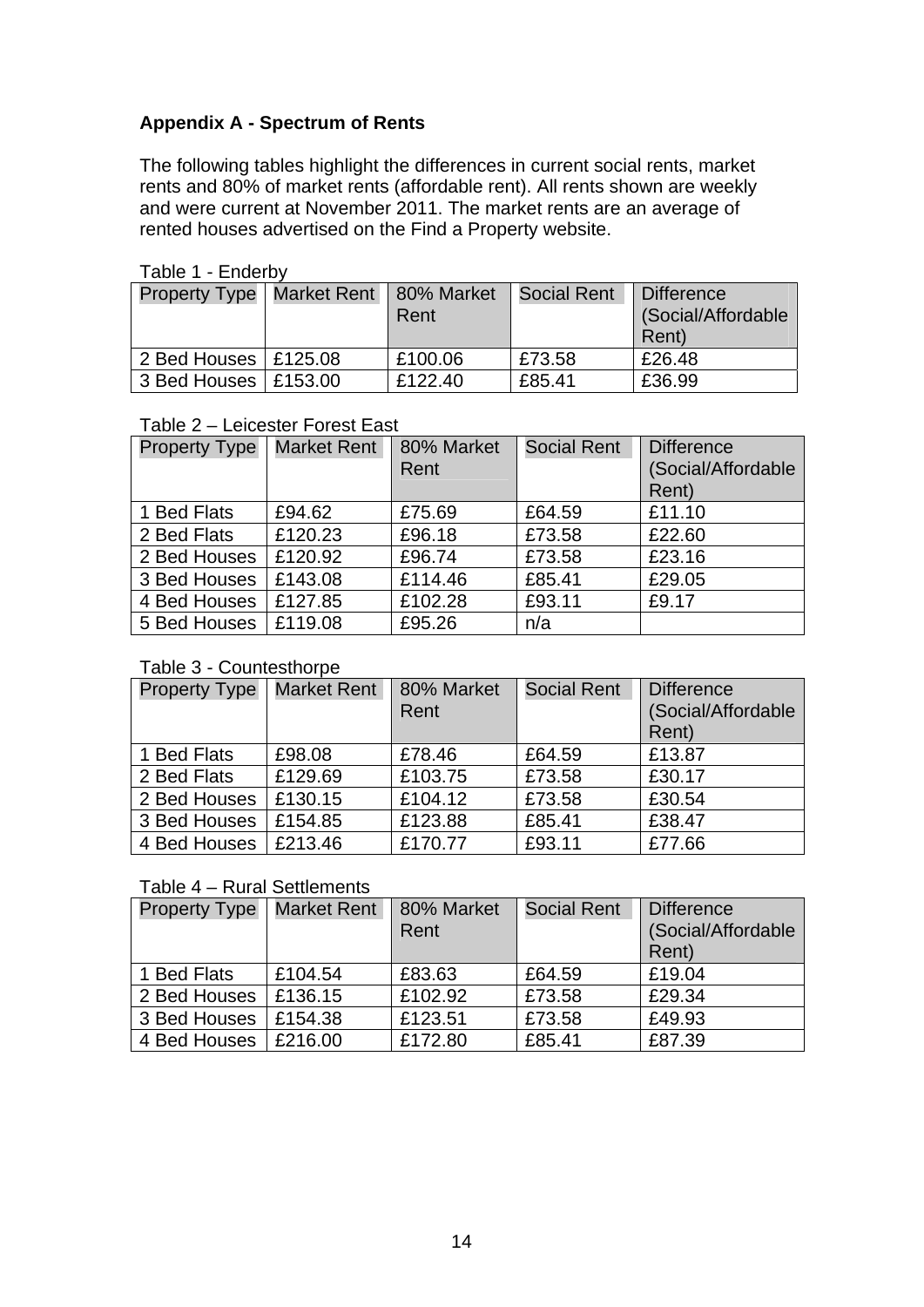## <span id="page-14-0"></span>**Appendix B - Public Consultation**

A 6 week public consultation ran from the  $6<sup>th</sup>$  March to the 13<sup>th</sup> April 2012. The target for this consultation was people that are registered on the housing registers of Blaby, Melton and Charnwood Councils housing registers. The survey was also emailed to approximately 500 applicants who had registered their e-mail address on the Blaby District Council Choice Based Lettings System. There were a total of 61 valid responses to the survey.

#### **Fixed Term Tenancy**

Over three quarters of respondents stated that they would consider a fixed term tenancy.

| Would you consider a fixed term tenancy? | Nο  | <b>Vo</b> |
|------------------------------------------|-----|-----------|
| Yes                                      | 47  | 77%       |
| <b>No</b>                                | -11 | 18%       |
| Did not respond                          | ີ   | 5%        |

Specific comments were made in relation to;

- *should down size to 1 bed it makes sense'*  Overcrowding and need to access family housing as well as known local underoccupation, for example; *'Tenants shouldn't have the right to life term tenancies when we have single people in 2 or 3 bed houses and then a family of 3 in 1 bed.. basically if your over 50 and single you*
- Difficulties of older and disabled households to move home for example, *'Haven't got the physical ability to keep moving as disabled.*
- Desire for security of tenure, particularly for older people, for example, *'At my time of life I would like the security of having a home for life. I am 52', 'both me and my wife are over 70 so I would expect the tenancy to last our lives'* and *'I need long term security for children's schooling.'*
- Existing tenants wishing to remain in their homes and have security of tenure, for example, *'Because my wife and I have lived in our current home for over 30 years. If we had been in a position to buy during that time we would have done so. Now that we are within a few years of retiring, we do not want to be faced with the prospect of having to uproot to another location, away from our friends and the community of which we are a long established part.'*
- The needs of prospective tenants to access affordable housing, for example; *'I am in desperate need for housing' and 'Any tenancy is better than none at all'*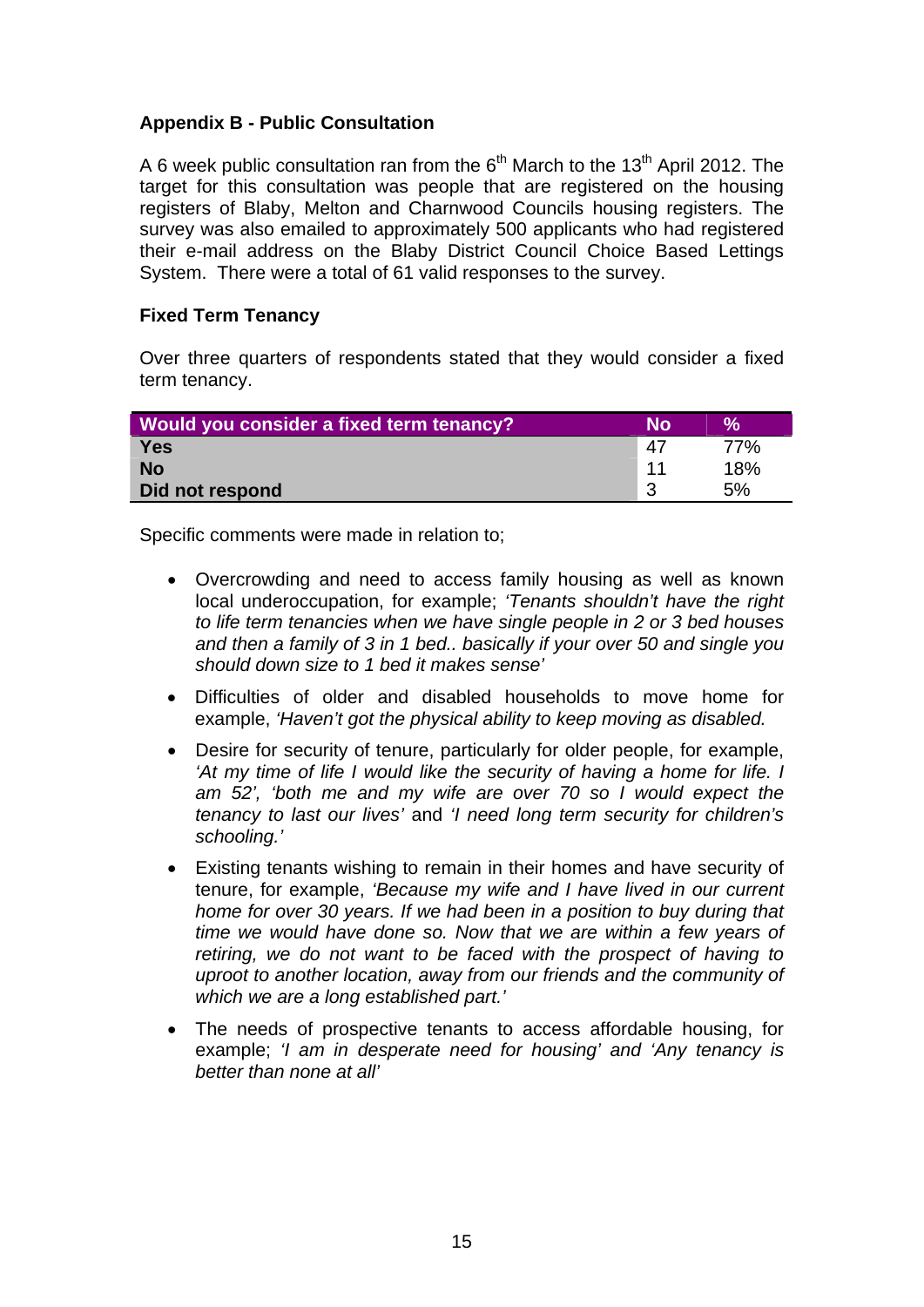# **Tenancy Length**

| another property?      | How long would a tenancy need to last for you to consider moving to |     |
|------------------------|---------------------------------------------------------------------|-----|
| 2 years                | 14                                                                  | 23% |
| 5 years                | 18                                                                  | 30% |
| 10 years               | 6                                                                   | 10% |
| More than 10 years     | 8                                                                   | 13% |
|                        | 12                                                                  | 20% |
| <b>Did not Respond</b> | 3                                                                   | 5%  |

| What do you think is a reasonable length of tenancy for most people? |    |     |  |
|----------------------------------------------------------------------|----|-----|--|
| 2 years                                                              |    | 15% |  |
| 5 years                                                              | 24 | 39% |  |
| 10 years                                                             |    | 13% |  |
| $10 + years$                                                         | 13 | 21% |  |
| <b>Lifetime</b>                                                      |    | 7%  |  |
| <b>Did not Respond</b>                                               |    | 5%  |  |
|                                                                      |    |     |  |

| Do you think there are some groups who should be entitled to longer |
|---------------------------------------------------------------------|
| tenancies (e.g. lifetime tenancies) because of their circumstances? |

| older people                                                | 44 | 72% |
|-------------------------------------------------------------|----|-----|
| people with a learning<br>disability                        | 33 | 54% |
| people with a physical<br>disability in<br>adapted<br>homes | 45 | 74% |
| <b>offenders</b>                                            |    | 2%  |
| fleeing<br>people<br>domestic abuse                         | 15 | 25% |
| young people                                                | 8  | 13% |
| households at risk of<br>homelessness                       | 18 | 30% |
| other                                                       | 5  | 8%  |

Other reasons given were as follows;

- Families with school age children
- People with children under 3 years
- People with children who attend a near by school and have local village connections
- Families where the children will be living at home from birth, until they are adult

| Do you think there are some groups who should be given shorter<br>tenancies (e.g. the minimum 2 years) because of their circumstances? |   |    |  |
|----------------------------------------------------------------------------------------------------------------------------------------|---|----|--|
| older people                                                                                                                           | 2 | 5% |  |
| people with a learning 4<br>disability                                                                                                 |   | 7% |  |
| physical 2<br>people with a                                                                                                            |   | 3% |  |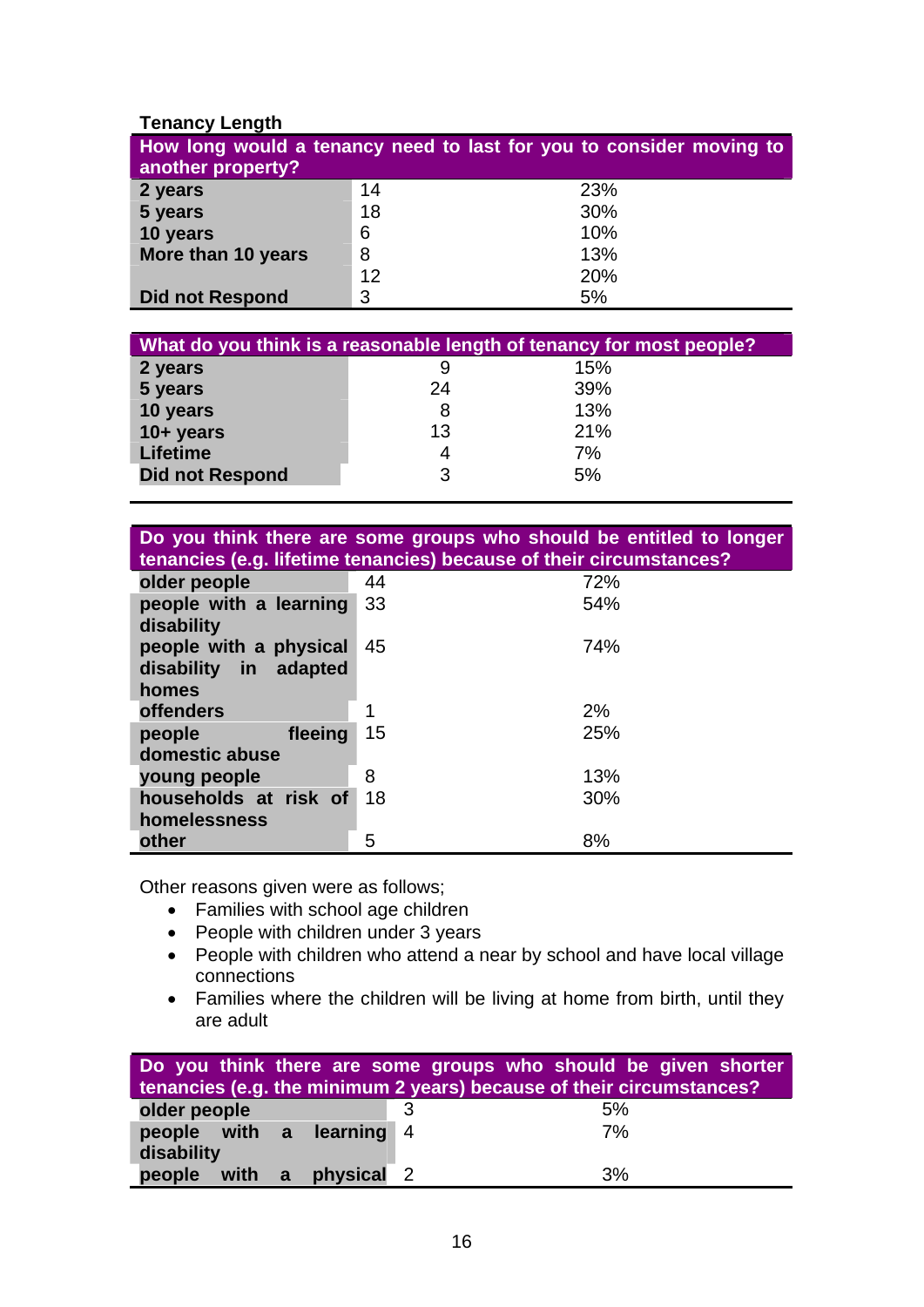<span id="page-16-0"></span>

| disability in adapted homes                          |    |     |  |  |
|------------------------------------------------------|----|-----|--|--|
| <b>Offenders</b>                                     | 42 | 69% |  |  |
| fleeing<br>domestic<br>people<br>abuse               | 16 | 26% |  |  |
| young people                                         | 33 | 54% |  |  |
| households at<br>risk<br>of <b>o</b><br>homelessness | 10 | 16% |  |  |
| <b>Other</b>                                         |    | 2%  |  |  |

Other reasons given were as follows;

- I think that everyone should be treated the same.
- economic immigrants

#### **Community Cohesion**

|                   | Do you think shorter tenancies for affordable housing tenants could<br>affect your community (for example because people will be less<br>interested in getting involved)? |
|-------------------|---------------------------------------------------------------------------------------------------------------------------------------------------------------------------|
|                   | 28                                                                                                                                                                        |
|                   | 30                                                                                                                                                                        |
| <b>Did</b><br>not | -3                                                                                                                                                                        |
| respond           |                                                                                                                                                                           |

When asked for comments on the impact of fixed term tenancies on communities, respondents were split in their opinions, with approximately half thinking shorter tenancies could affect local communities and half not, a selection of specific comments are shown below to illustrate these views expressed.

- *... people should get involved in their community wherever they live*
- *Reduced community cohesion, area may not be looked after, no ownership of area and not feel part of a community and therefore not sustainable in the long run.*
- *Fragmented communities which become slums because there's no pride in the area. Perhaps because people who know their tenancy is going to end soon will not become involved in making their surroundings clean and pretty.*
- *A great many of the houses in my area have been bought by their former tenants and of those that are still rented; many are occupied by long-standing tenants. I don't think having short term tenants in the area would make much difference to the established community. People sometimes move on, or pass away, new ones come in. That's just how it is.*
- *People won't care about their homes or the area around it. People who live in the same home for along time will spend time and money in keeping their homes nice and this make the community a nice place to live.*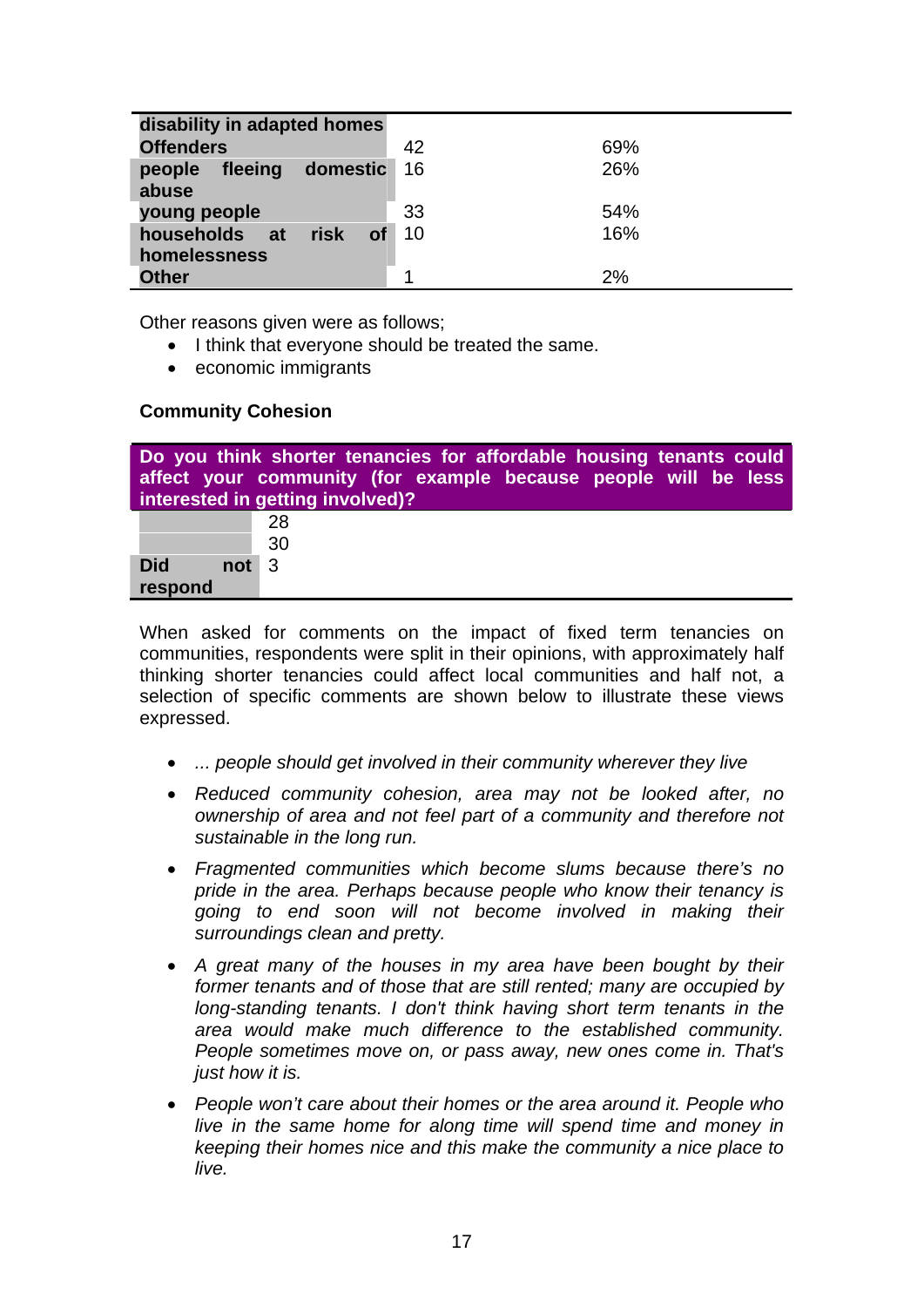- *I don't think there is much integration or much interest in communities anyway, there needs to be more community based schemes set up with communal places to go to, set up by the council.*
- *Just because tenancies may be fixed, surely it does not mean once each case is re-examined, that someone's tenancy may not be renewed if the tenant's circumstances have not changed?*

**Q09 Do you think that the length of tenancy should be different in different locations (e.g. giving longer tenancies in small rural villages where there are not alternative properties to move in to if the tenancy was ended)?**  28 **No** 30 **Did not respond 33 yes** 

Specific Comments on this question varied however there were a high number of comments to support treating all tenants equally and fairly. The comments also suggested the need to review tenancies on an individual basis and a number recognised specific housing issues in rural areas, such as community cohesion and access to support, education and employment. Specific comments to illustrate the views expressed are shown below;

- *consistency helps as its transparent but also should be based on individual needs*
- *If circumstances improve then the property should be made available to those more in need.*
- *I think everyone should be treated the same.*
- *Certainly in rural areas. People should not be forced to move from communities they are a long-standing part of, simply because they cannot afford to buy or rent another home in that area. If people choose to move - fine. But if they wish to stay in the same village as their family and friends, they should be allowed to do so.*
- *sympathetic consideration should be given to extending but should not be automatic as circs may change*
- *There should be a consistency in policy rather than different rules for different areas*
- *because rural communities would have less property available*
- *I think it should be the same for all tenants to make it fair on everyone.*
- *A roof over your head is exactly that, regardless of location unless particular circumstances dictate i.e. if someone lives close to a relative who may be a carer, then they need to remain living close by - each case to be reviewed individually.*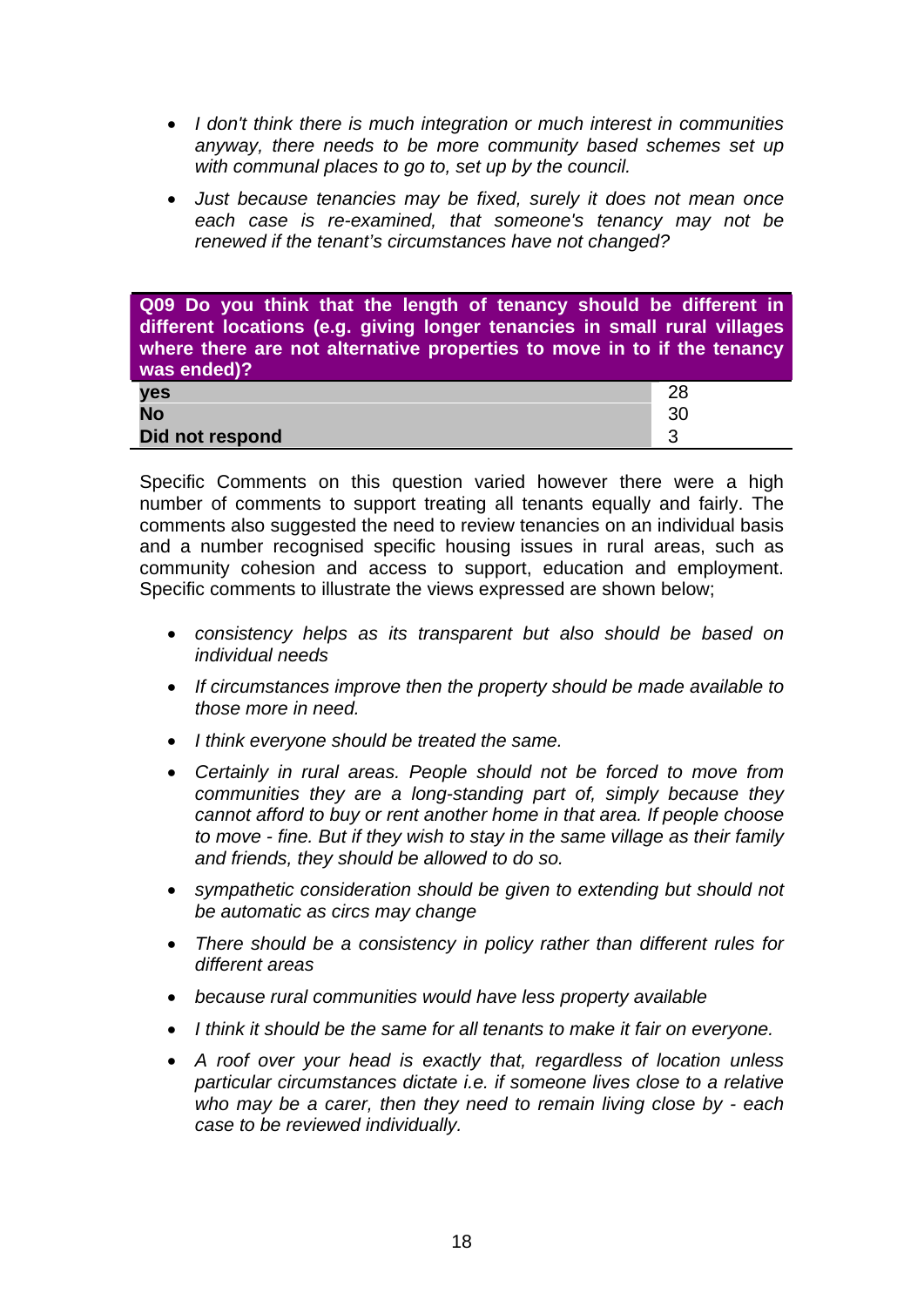#### **Information for homeseekers to decide whether a home let on a fixed term tenancy meets their needs**

Comments were made in regard to general information required to make an informed choice about a property, particularly local services and amenities (such as access to transport, community facilities, bin collections, school details, details about the area e.g. crime statistics) and specific property details (number of rooms and their size, energy efficiency details, rent and council tax charges). A number of respondents stated that the information currently provided was sufficient.

Comments were also made in relation to tenants having their terms and conditions clearly set out to them, particularly in relation to antisocial behaviour and eviction action if tenants caused problems. Several respondents also highlighted need to provide information based on needs of individual.

A number of comments were made that directly related to fixed term tenancies, these related to the need for information being set for the length of the tenancy and the terms of the tenancy agreement. The following specific comments were also made;

- '*the information would have to be explained in their tenancy agreement and also beforehand they should be made aware that if they are under occupying the house when the tenancy ends they will have to move'*
- *'appointments with an advisor to discuss options, a phone line for the same thing as not everyone can attend appointments & immediate housing when their tenancy ends.'*
- *'Just be honest & upfront and if they don't like the terms then they can always go to a private landlord with no rights as such.'*
- *'Obviously the need to know the length of the fixed term. The type of property they might be moved to in the future. What will happen if there is no available home in the area at the end of the tenancy.'*
- *'how easy it would be to change property if their circumstances changed.'*
- *'Period of rent pricing if fixed or increased throughout the tenancy.'*
- *'Could it be renewed, if so for how long.'*
- *'What would alternatives be and would there be help available to obtain alternative accommodation to coincide with end of tenancy'*
- *'Just put it in plain English in a letter, explaining what is on offer. Council letters generally don't communicate very well and tend to use over complicated language I find.'*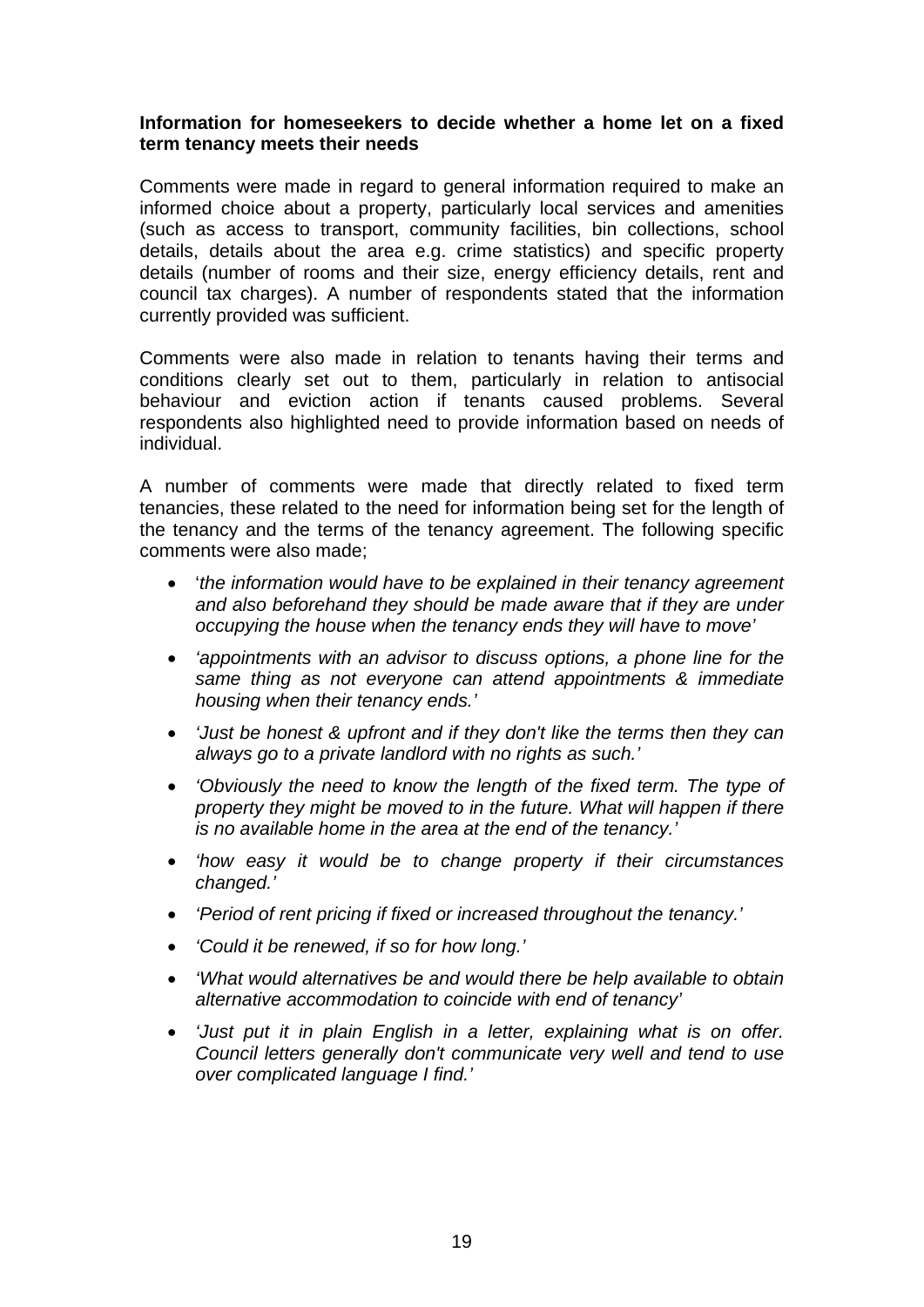**Tenancy Renewal** 

| Q11 - What factors do you think should be considered when deciding<br>whether to renew a tenancy? |    |     |
|---------------------------------------------------------------------------------------------------|----|-----|
| <b>Household income</b>                                                                           | 24 | 39% |
| Age of tenants                                                                                    | 33 | 54% |
| the need for adaptations                                                                          | 27 | 44% |
| Whether the home has more bedrooms than the                                                       | 43 | 70% |
| household now needs                                                                               |    |     |
| How easy it is to find more suitable housing in the area                                          | 33 | 54% |
| <b>Other (Please State):</b>                                                                      | 4  | 7%  |

Other reasons given were as follows;

- family links should be considered
- To what degree a tenant 'belongs' in the area i.e. family history, family ties, workplace location, social circle, community involvement.
- I don't know, because everyone is different reason for living in council home.
- Connections and availability of daily living amenities.
- general welfare of tenant
- are they able to get a mortgage

Respondents were asked what should happen if a landlord was not going to renew the tenancy. The majority of respondents stated that either a guarantee of suitable alternative accommodation should be offered (by the landlord or local council) or that full housing options advice should be given to help people find a suitable alternative property. Other comments included a need for a good period of notice, assistance with moving home, promotion of mutual exchange, help from partners such as social services, mortgage including shared ownership advice. A selection of these comments are shown below;

- *I think that the organisation who provides the tenancy should have a responsibility to offer advice & support. Perhaps before mid-tenancy agreement.*
- *if the tenant has been a good tenant then every possible help should be given*
- *I think tenants need ample time to find another suitable property, they need help to find a property in an area that is suitable for them not just what is available, that would be counterproductive as they would be moving again if not suited.... We need to have the view that house needs to be a home, this in turn would produce a happier society.*
- *Help to find a new suitable home. Time to do this and perhaps help with the removal costs. If elderly/disabled physical help with the removal.*
- *I think the council or housing association should find a suitable accommodation if it's not going to renew the tenancy*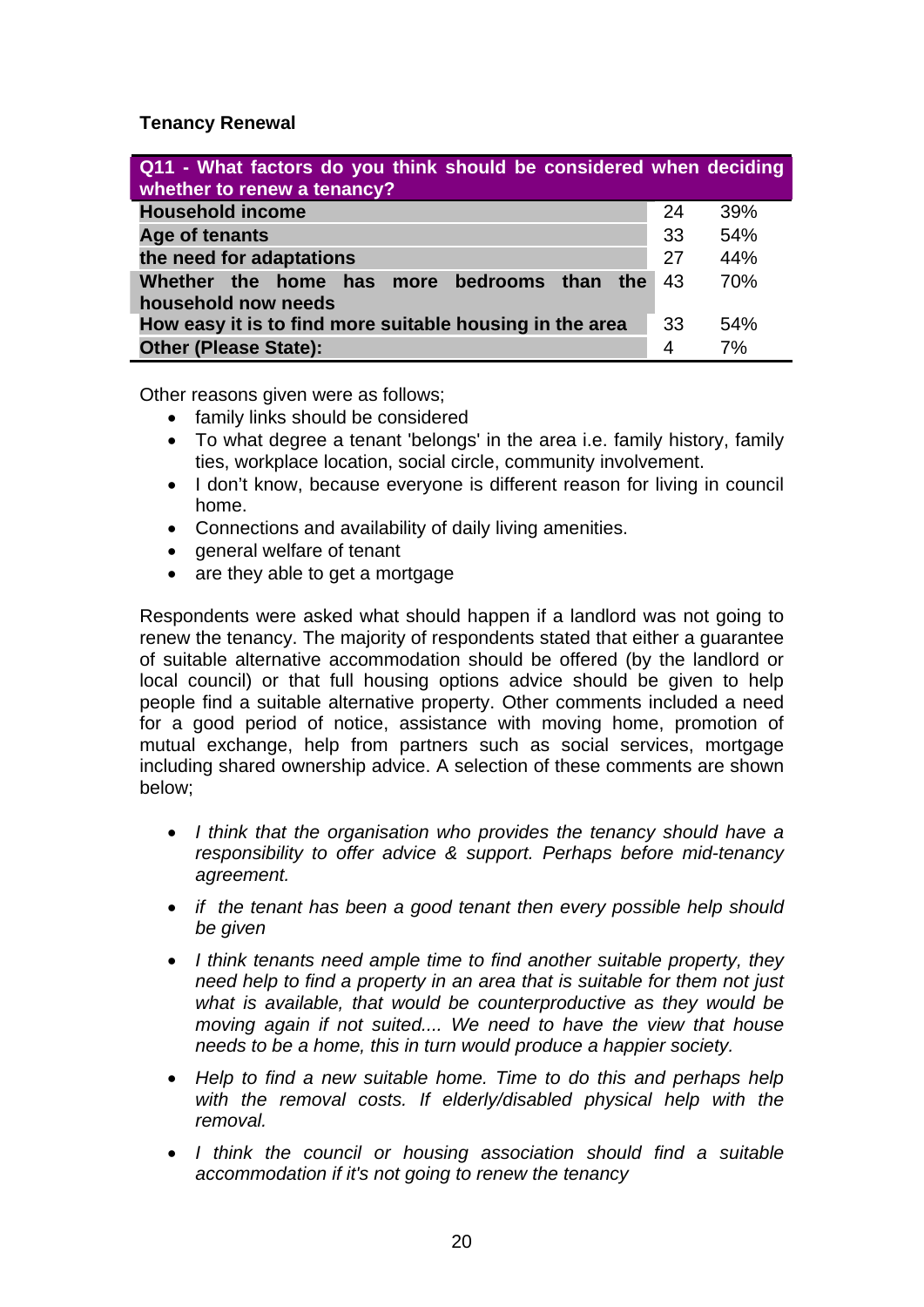- *Vulnerability of clients personal circumstances should be considered. Sufficient time to find an alternative home that meets their need*
- *Tenant should be informed as soon as possible with reasons. Every assistance should be afforded to tenant in order for appropriate accommodation to be found.*
- *They should let us know 6 months in advance to enable time to consider options. To provide a list of homes to let within the area...*
- *Plenty of notice, help to fill out forms and the likes for other council property, a neighbourhood officer could be allocated?*

#### **Affordable Rent**

Respondents wanted easy to understand information on the costs of a property, a clear breakdown of the costs including any deposit or service charges. They also wanted to be able to understand the impacts of future rent increases.

Many of the comments were around financial advice and housing benefit entitlements; respondents expressed a need for better information on how they could get help with their rent and a number also wanted financial advice to understand how affordable rent would be affordable to them; several suggested individual income and expenditure assessments. Specific comments to illustrate the views expressed are shown below;

- *The information that is available for social housing rent is self explanatory and should be mirrored for other housing*
- *Knowing what the new affordable rent level is and making housing benefit easier to understand.*
- *I personally would not need information, the rent I struggle to pay in my current house with a private landlord is a lot more than I would be paying the council*
- *Clearer explanations of what a claimant would be entitled to in terms of housing benefit, council tax benefit etc.*
- *An advisor to talk you through it & a fair & simple way to sort it out*
- *A clear breakdown of what the rent costs, what it does or does not cover, if it goes up or down & how often.*
- *you should be able to tell if you can afford the rent*
- *Income & expense calculation based on the individual*
- *just the amount, and a breakdown of possible increases*
- *I would say housing staff need to be trained in order to provide an interview with the perspective tenant to find an affordable level for the tenant as per income.*